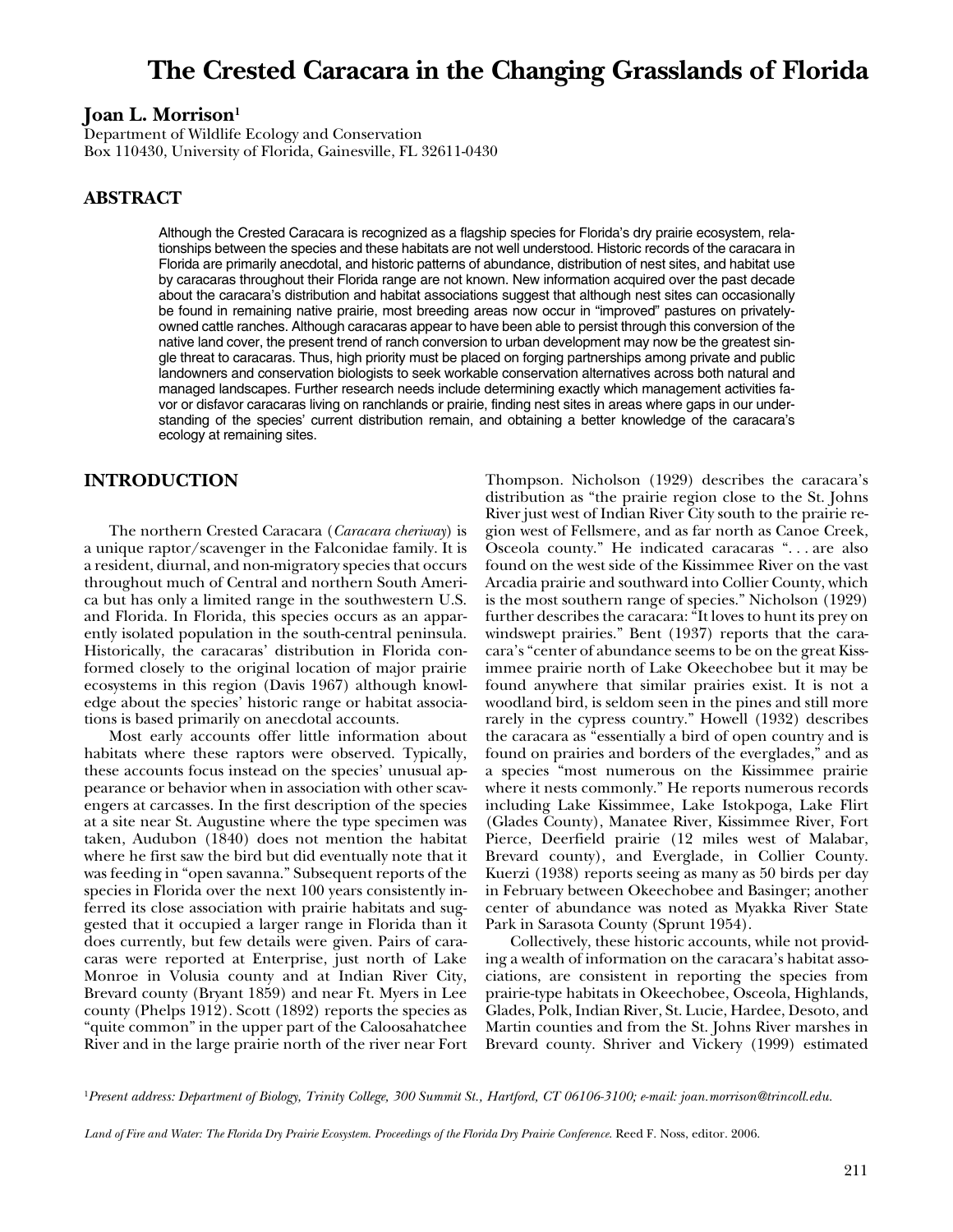that 88% of the dry prairie habitat was converted to other land uses between 1965-1995, raising concern about core caracara habitat. Cattle ranching remains the dominant land use on the former prairie acres, which now are mostly "improved" pastures. These changes raise concern regarding the status of Florida's caracara population. Based on information obtained from road surveys conducted in the 1970s and late 1980s (Heinzmann 1970, Millsap et al. 1990, Layne 1996), this population was believed to be in a long-term decline and was listed as federally Threatened in 1987 (U.S. Fish and Wildlife Service 1987). The caracara in Florida has been little studied until recently; thus, its relationship to native prairie and to managed pasture habitats is not well understood. The objectives of this paper are (1) to describe the species' current distribution and (2) to evaluate habitat selection by breeding pairs of caracaras with regards to use of native and altered habitats in the current landscape of south-central Florida.

#### **METHODS**

In 1994, in an effort to evaluate the current status and reproductive ecology of Florida's caracara population, my assistants and I began searching for nest sites throughout south-central Florida. We visited areas where breeding pairs had been recorded previously (J. Layne, unpubl. data) and searched areas of grassland and prairie habitat. We also found many nest sites opportunistically while driving along roads and recorded sites reported by a broad network of collaborators throughout south-central Florida. Over the period 1994-2004, we recorded 103 nest sites within an area that includes northern Brevard, southern Osceola and Polk counties, western Indian River, St. Lucie, and Martin counties, eastern Hardee and Manatee counties, northern Collier and Hendry counties, and most of Okeechobee, Highlands, Desoto, and Glades counties (Fig. 1).

Johnson (1980) describes second-order selection as an individual's selection of a home range or breeding area within the geographic range of the species. I sought to evaluate second-order selection by breeding pairs of caracaras throughout south-central Florida by examining habitats at these nest sites. For this analysis, I defined a study area that ranged from the northern boundary of Brevard County to the southern boundary of Collier and Broward counties and between the two coasts. The study area totals approximately 479 km2 in size (Fig. 1).

I created a habitat map for the study area using the vegetation and land cover map derived from 2003 Landsat Enhanced Thematic Mapper satellite imagery (Florida Fish and Wildlife Conservation Commission 2004). I condensed the original 40 vegetation cover classes into 13 classes (Table 1) and identified as no data 13 classes that occurred outside the study area or are not used by caracaras (i.e., open water). In this paper, "prairie" refers to the native dry prairie habitat, also commonly known as palmetto prairie. "Improved pasture" refers to planted tame grass pastures, most commonly bahia grass (*Paspalum notatum* Fluegge). Unimproved pasture refers to other grasslands that are partly converted from native cover, or ruderal sites such as along ditches and roads.

For this analysis I used only 97 nests because the nest trees and habitat at the remaining 6 nest sites had been



Figure 1. Northern Crested caracara nests ( $n = 103$ ) and estimated current distribution on 2003 land-use /land-cover map of south central Florida.

lost by 2003, when the habitat map was constructed. The data layer of nest tree coordinates for the 97 sites and the habitat map were imported into GIS [ArcView v. 3.2a (ES-RI 2004)] in grid-cell format using a cell resolution of 30 m. Then, using the GIS, I mapped areas of 1 km and 2 km radius centered on each of the 97 nest trees. Telemetry data on breeding adults obtained during 1994-1999 indicated that approximately 35% and 75% of locations were within 1 km and 2 km, respectively, of an active nest (J. Morrison, unpubl. data). Therefore, I assumed that these 1 km and 2 km radius areas (approximately 314 and 1256 ha, respectively) were good representations of habitats likely to be used by a breeding pair of caracaras and, as such, were indicative of a breeding pair's selection of a nest site within the south-central Florida landscape.

I used compositional analysis (Aebischer et al. 1993) to compare the overall proportional habitat composition within these 1-km and the 2-km radius areas, separately, to the habitat composition within the entire study area. Univariate *t*-tests were used to evaluate pairwise differences among all habitats within these areas around nests. I performed compositional analysis using the Microsoft ® Excel tool ComposAnalysis ver. 5.1 (Smith Ecology Ltd. 2004). The significance of Wilk's lambda and *t*-values was determined by randomization with 1000 iterations (Aebischer et al. 1993, Manly 1997). A value of 0.001 was sub-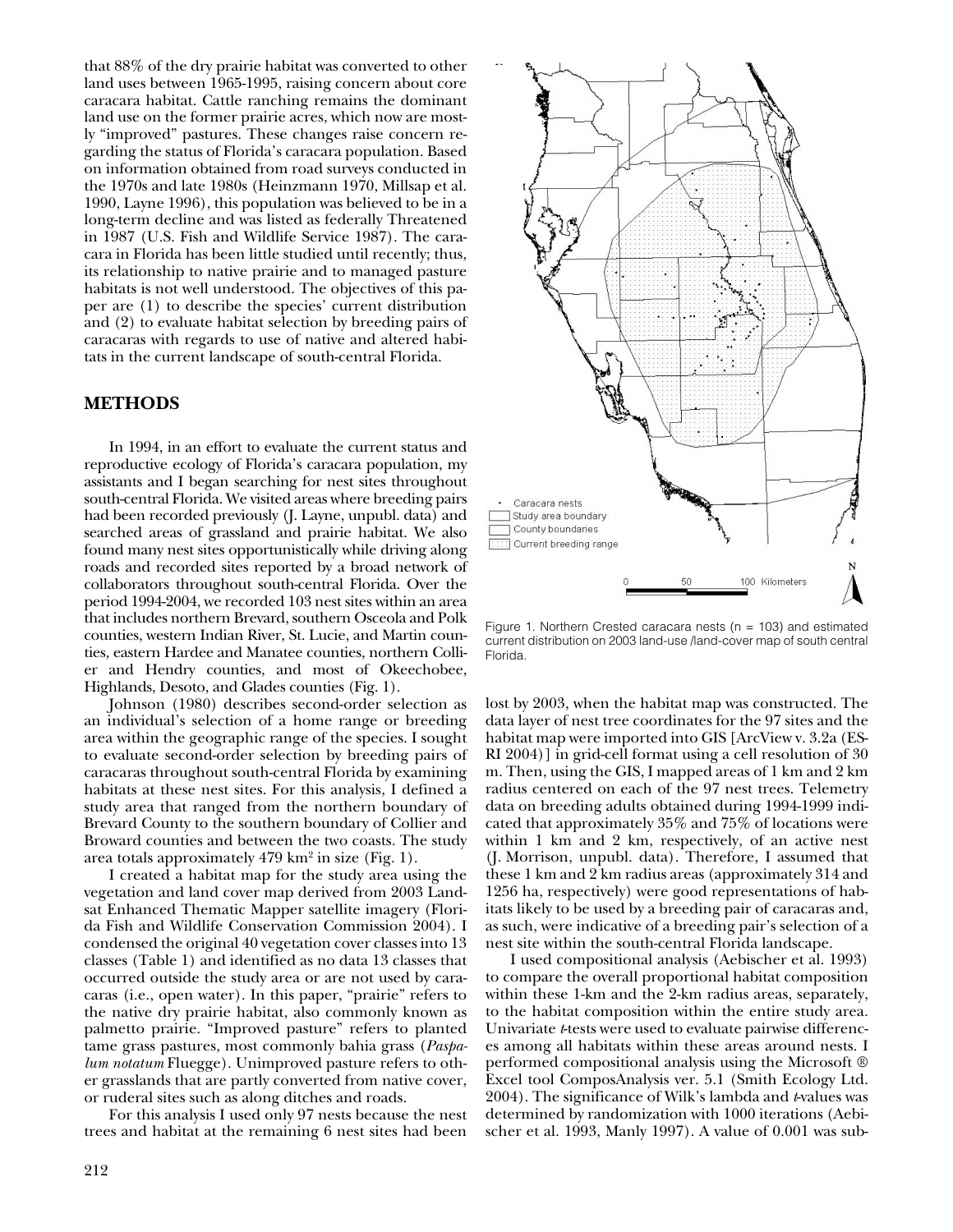Table 1. Vegetation cover classes developed using the FWC vegetation and land cover map, 2003.

| Habitat classification | Includes these original FWC<br>vegetation cover classes                                     |  |  |
|------------------------|---------------------------------------------------------------------------------------------|--|--|
| Improved pasture       | improved pasture                                                                            |  |  |
| Dry prairie            | dry prairie                                                                                 |  |  |
| Grassland              | grassland + unimproved pasture                                                              |  |  |
| Freshwater marsh       | freshwater marsh                                                                            |  |  |
| Mixed upland hardwoods | mixed hardwood pine forests +<br>upland hardwood forest + hardwood-<br>cabbage palm hammock |  |  |
| Pinelands              | pinelands + mixed pine cypress                                                              |  |  |
| Shrub and brush land   | shrub and brush land                                                                        |  |  |
| Shrub swamp            | cypress swamp + mixed hardwood<br>swamp + bay swamp + shrub swamp                           |  |  |
| Scrub                  | sand hill + xeric oak scrub + sand<br>pine scrub                                            |  |  |
| Bare soil              | extractive + bare soil/clear-cut                                                            |  |  |
| Citrus                 | citrus                                                                                      |  |  |
| Agriculture            | sugar + row/fields crops + other agri-<br>culture                                           |  |  |
| Urban                  | high impact + low impact urban                                                              |  |  |

Table 2. Habitat proportions within 1 km and 2 km radius areas around active caracara nests ( $n = 97$ ) and within the overall study area (approximately 479 km2).

|                        | Proportions                             |                                     |               |
|------------------------|-----------------------------------------|-------------------------------------|---------------|
| Habitat classification | 1 km<br>radius areas<br>(mean $\pm$ SE) | 2 km<br>radius areas<br>(mean ± SE) | Study<br>area |
| Improved pasture       | $47.85 \pm 2.52$                        | $41.68 \pm 2.14$                    | 15.01         |
| Dry prairie            | $8.46 \pm 1.04$                         | $9.49 \pm 0.96$                     | 9.18          |
| Grassland              | $3.91 \pm 0.99$                         | $3.80 \pm 0.73$                     | 1.37          |
| Freshwater marsh       | $8.37 \pm 0.83$                         | $9.12 \pm 0.68$                     | 11.86         |
| Mixed upland hardwoods | $4.00 \pm 0.50$                         | $4.06 \pm 0.38$                     | 3.91          |
| Pinelands              | $2.37 \pm 0.31$                         | $3.36 \pm 0.43$                     | 8.21          |
| Shrub and brush land   | $0.96 \pm 0.17$                         | $1.03 \pm 0.12$                     | 1.57          |
| Shrub swamp            | $4.97 \pm 0.55$                         | $6.60 \pm 0.61$                     | 13.37         |
| Scrub                  | $0.13 \pm 0.09$                         | $0.16 \pm 0.08$                     | 0.81          |
| Bare soil              | $1.96 \pm 0.49$                         | $2.02 \pm 0.39$                     | 3.67          |
| Citrus                 | $3.48 \pm 0.91$                         | $5.27 \pm 0.92$                     | 7.39          |
| Agriculture            | $9.36 \pm 1.78$                         | $9.83 \pm 1.67$                     | 8.32          |
| Urban                  | $3.81 \pm 0.56$                         | $3.67 \pm 0.62$                     | 15.32         |

stituted for zero values in the matrix of "used" habitats, habitats within these 1-km and 2-km radius areas.

#### **RESULTS**

Of the 103 nest sites found, only 3 were in prairie these occurred at Three Lakes Wildlife Management Area (WMA) and in the Kissimmee Prairie Preserve State Park (KPPSP). Most nests found (76%) were in improved pasture and another 15% were in other grassland habitats, for example, unimproved pasture (Table 1).

Results of compositional analysis indicate that selection of nest sites by caracaras (second order selection) is non-random across south-central Florida. Overall habitat composition in the 1-km and 2-km radius areas around nest trees differed from habitat composition within the overall study area (Wilk's lambda =  $0.\overline{07}$ , P <  $0.01$ , df = 12; Wilk's lambda =  $0.06$ ,  $P < 0.01$ , df = 12; respectively). Improved pasture occurred in greater proportions within both the 1-km and 2-km radius areas around nests than in the overall study area (Table 2) and occurred significantly more than all other habitats within these areas around nests (univariate t-tests,  $P < 0.01$ ).

Compositional analysis provides a ranking of habitats based on their relative occurrence within the "used" areas. For the 1-km radius areas, habitats were ranked as follows with high to low ranks going from left to right: improved pasture >>> dry prairie > freshwater marsh > mixed upland hardwoods >>> shrub swamp > shrub and brushland > grassland > pine > bare soil > urban >>> other agriculture >>> citrus > scrub. Habitats to the left occurred in greater proportions (thus are assumed to be of higher importance to caracaras) than those to the right. The  $\gg$  symbol indicates a significant difference at P = 0.05 between 2 consecutively ranked habitats. Although prairie did not occur in greater proportion in 1-km radius areas around caracara nests compared to its proportional availability in the overall study area, it occurred significantly more than all other habitats  $(P < 0.01)$  except improved pasture, mixed upland hardwoods, and

freshwater marsh. For the 2-km radius areas, habitats were ranked similarly: improved pasture >>> dry prairie > freshwater marsh > grassland > mixed upland hardwoods >>> shrub and brushland > shrub swamp >>> pine > bare soil >>> urban >>> other agriculture > citrus >>> scrub.

## **DISCUSSION**

In comparing the geographic distribution of the 103 caracara nest sites we found with the historic distribution inferred from early records as noted above and later, from surveys conducted in the late 1970s Layne (1978), it seems the caracara's overall range in Florida has not changed much during the past century. However, during that time much of the landscape within this distribution has changed from native prairie to improved and unimproved pasture. Current findings suggest that caracaras persist in this landscape, although most of the habitat they rely on is no longer prairie, but rather managed grazing lands of private cattle ranches.

Morrison and Humphrey (2001) examined habitat composition of home ranges of 25 breeding pairs of caracaras estimated with radio telemetry and found similar results. Improved pasture occurred in greater proportion than any other habitat within these home ranges; however, their sample represented only a small portion of the population. Habitat selection by raptors at nest sites is often evaluated by creating circular areas centered on nest trees (i.e., Moorman and Chapman 1996, Daw and DeStefano 2001). In south-central Florida, potential caracara nest trees are often clumped or even occur singly in open pastures. Although the home ranges used by Morrison and Humphrey (2001) may have provided a better representation of habitats regularly used by nesting caracaras than circles around nest trees, results of the current analysis for a much larger sample of nests further support the caracaras' apparent selection of improved pasture when choosing nest sites in the current landscape.

Although vegetation communities differ greatly between native prairie and improved pastures, these ranch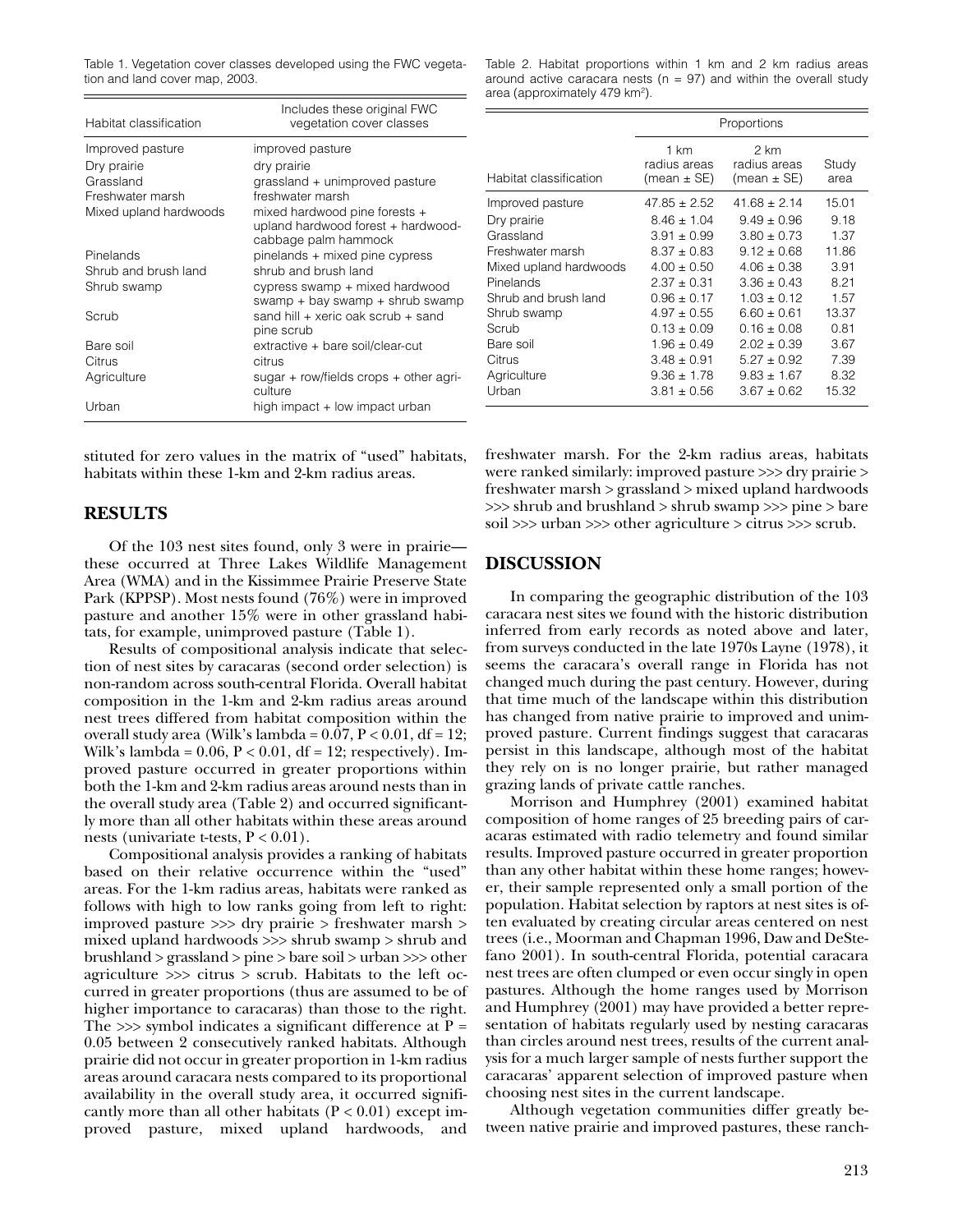lands are structurally similar to the original prairie—wide expanses of open grasslands dotted with wetlands and marshes and scattered clumps of trees. Selection of nest sites in improved pastures may indicate response by caracaras to vegetation structure rather than to particular plant communities. Similarly, the prairie-like habitats of the St. Johns River region are not considered true dry prairie habitat, yet supported caracaras. The short grass typical of improved pastures may facilitate the caracara's foraging in these areas and provide less cover for terrestrial predators. Alternatively, improved pastures may provide a diversity of predictable food resources for caracaras owing to regular schedules of management activities related to the production of livestock.

Although caracaras appear to have been able to persist through conversion of the native land cover, their conservation presents other challenges, particularly since most ranchlands remain in private ownership. How could Alexander Sprunt have known that this unique Florida specialty would become threatened, when in 1954 he wrote:

The caracara is a definitely a valuable bird in the cattle regions of Florida because of its insect and small mammal preferences, to say nothing of its scavenger tendencies. Therefore, grasslands are benefited by its presence in the State. Its future would seem rather well assured because it frequents the type of country not likely to be given over to either real estate development or industry, i.e., the great cattle ranches of the Kissimmee Prairie. (Sprunt 1954)

Within the past decade, development patterns in the south-central Florida landscape have changed dramatically. Urban growth has sprawled inland along both coasts into areas formerly dominated by these great cattle ranches. Real estate developers are quickly acquiring what is left of these ranchlands, prices of these lands have skyrocketed, and new development seems to favor dispersed housing on large acreages rather than clumped housing associated with green space that could serve as conservation lands. Considering the caracara population presently appears to be below the recovery goal of 300 territories in Florida (USFWS 1999), the urbanization of ranch habitats might be the largest single conservation concern for the species at this time.

Of further concern for caracara conservation is the focus of management on ranches recently acquired by public agencies, which favors wetland restoration rather than maintaining improved pasture and other upland habitats. For example, the Comprehensive Everglades Restoration Plan (CERP, USACE 1999) envisioned construction of reservoirs covering about 9,000 ha and stormwater treatment areas (filter marshes) covering about

4,750 ha in the Lake Okeechobee watershed. The final designs are undetermined at this time, but such plans would convert large acreages of improved pasture and other uplands within much of the central core of the caracara's current Florida range to reservoirs and deep water marshes. Although the project might restore some upland/wetland mosaics in the region and, perhaps provide some suitable foraging habitat for caracaras, the projected widespread loss of upland habitats used by caracaras for nesting will not favor the population's longterm persistence and represents a contradictory outcome for a restoration project.

Although improved pastures do not benefit all species that historically used native prairies, cattle ranching may be a land use relatively compatible with the persistence of many animal species. Finding ways to sustain these ranches and new ways to forge partnerships among private and public landowners and conservation biologists are urgently needed steps towards seeking workable conservation alternatives in today's rapidly changing landscape. Although access to private lands remains a constraint when searching for caracara breeding areas, efforts should be made to find nest sites in areas where gaps in our understanding of the species' current distribution remain, for example the upper St. Johns River basin. Additional research needs include obtaining a better knowledge of the caracara's ecology at remaining prairie sites; for example, Three Lakes WMA and KPPSP. Loss of the regal caracara from Florida's rich biodiversity would be a sad loss indeed.

# **ACKNOWLEDGMENTS**

I sincerely thank the landowners throughout southcentral Florida who generously provided access to their lands and T. Dean, S. Melvin, B. Millsap, and N. Douglas who facilitated access to public lands. I thank V. Dreitz, J. C. Hodgson, S. McGehee, N. Nemeth, L. Phillips, and D. Todd for their assistance in the field, particularly with nest finding. Funding was provided by the Nongame Wildlife Program of the Florida Fish and Wildlife Conservation Commission and the South Florida Water Management District. We gratefully acknowledge the cooperation and logistical support provided by personnel at the MacArthur Agro-Ecology Research Center and Archbold Biological Station. This manuscript benefited from reviews and comments by P. Gray and one anonymous reviewer. This is contribution #91 from the Mac-Arthur Agro-Ecology Research Center of Archbold Biological Station.